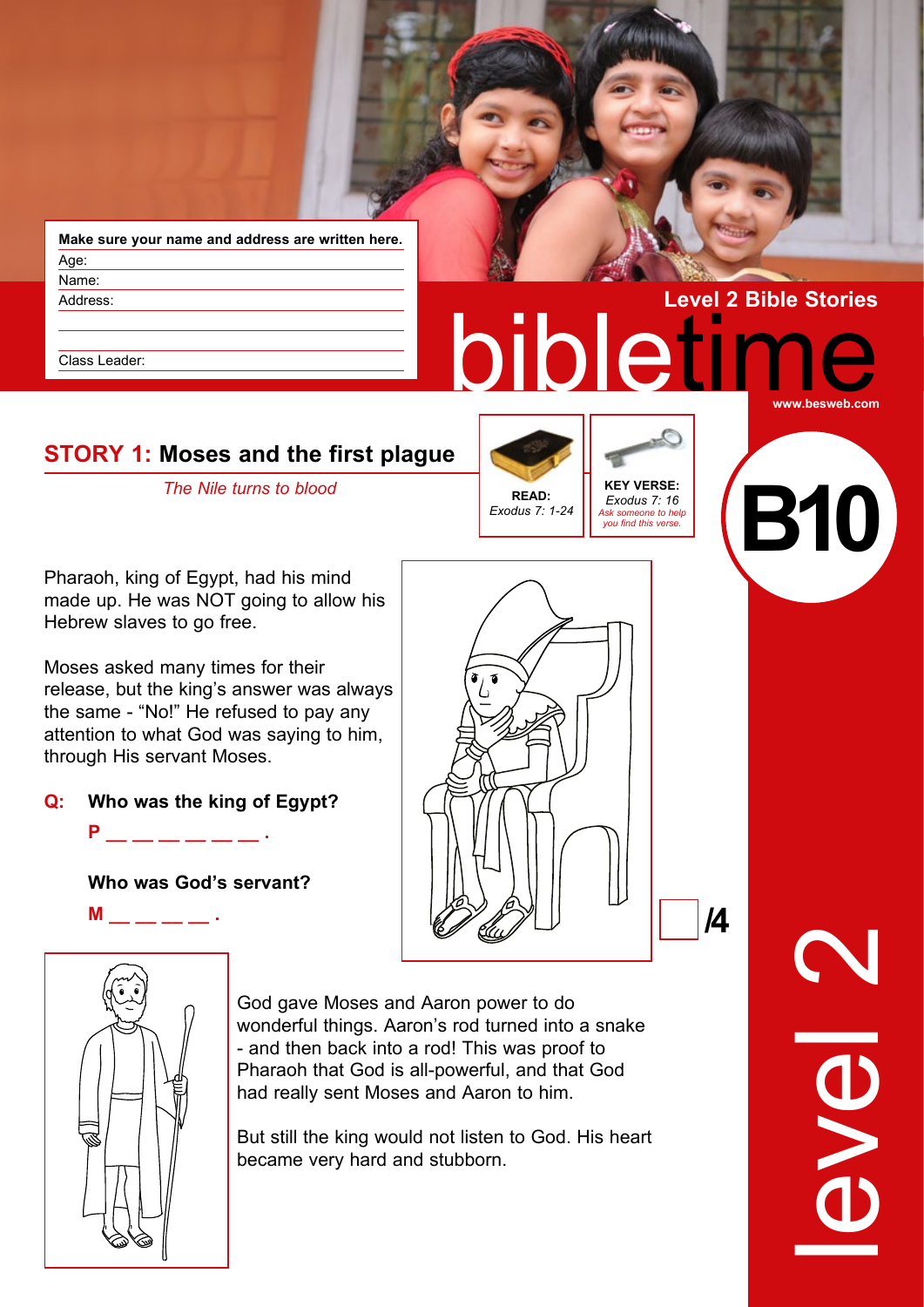**Q: Write down the first letter of each object to find out what King Pharaoh would not do.**



Because he would not obey, God sent a punishment upon him and his people. We call it 'The First Plague'. (Later, there were NINE other plagues!)

The water of the great River Nile, which flows through Egypt, turned into blood. All the fish died, and the smell was terrible! Worst of all, the people could not drink the water. Blood was everywhere throughout Egypt for a whole week.



#### **Q: Cross out the WRONG words in these sentences.**

The river of Egypt is called the **Nile / Rhine / Amazon**. All the **snakes / birds / fish** died in the first plague. The Egyptians had great difficulty finding **bread / water / corn**.

Christians try to do as God says in His Word, the Bible.

#### **Q: Colour the words.**



**1 Samuel 15: 22**

**/6**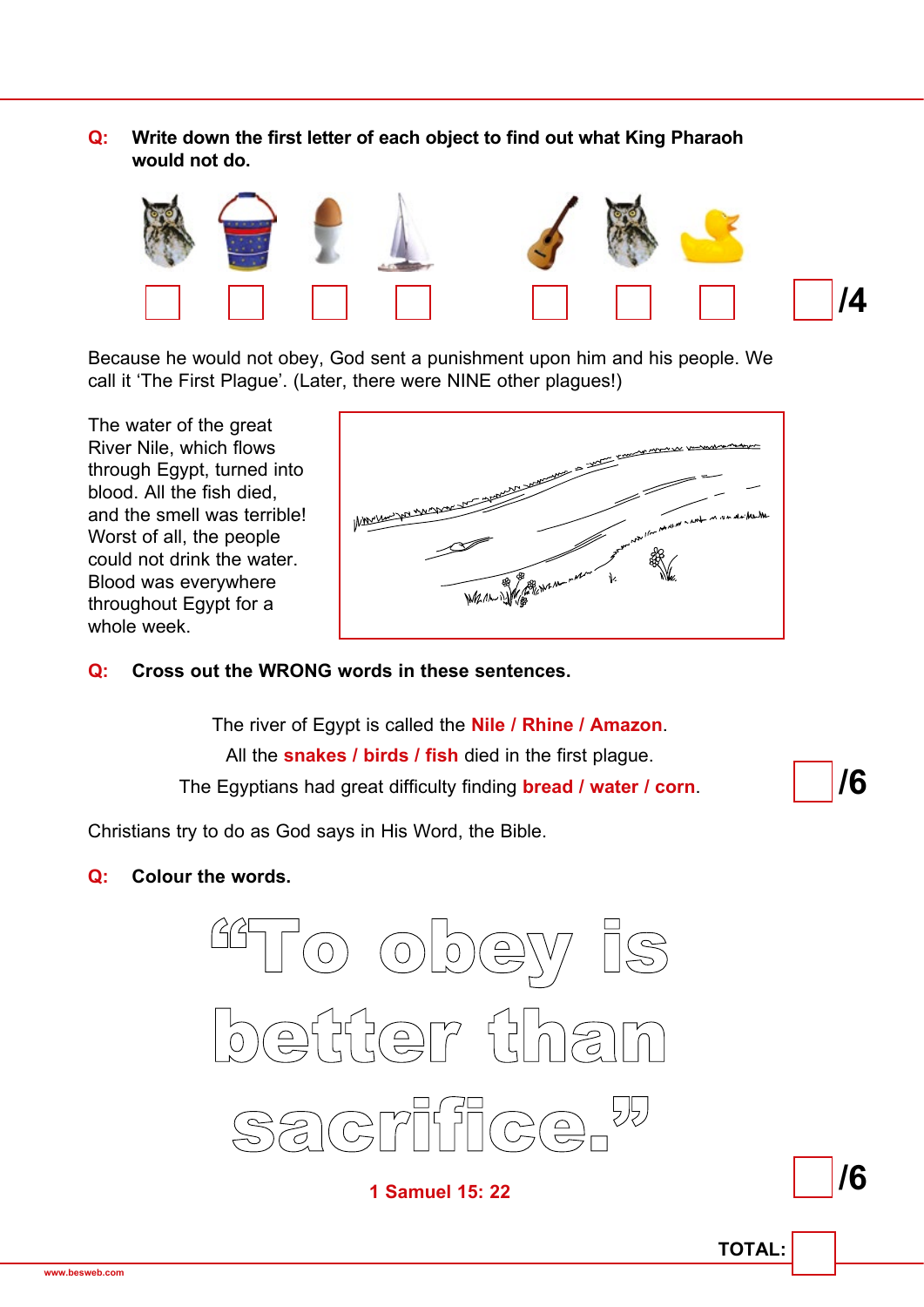

#### **STORY 2: Moses and the final plague**



Time after time Pharaoh refused to set the Hebrew slaves free. God showed His great power in a series of 'plagues' or 'judgments'. Even then, Pharaoh would not listen when God spoke to him through Moses and Aaron.



#### **Q: Write ONE word to answer each question.**

**/6**  Who would not listen to God?  $P_$  \_\_ \_ \_ \_ \_ \_ \_ What is another word for 'plagues'?  $J = -$ Who went with Moses to speak to the king?  $A_1 = 2$ .

God told Moses that a last dreadful plague was coming. The oldest son (or 'firstborn') in every family in Egypt would die in one night! Every family, from the richest to the poorest, would be affected.

Imagine the tears and sadness that there would be, throughout the whole country!

#### **Q: Unjumble the letters, and write the words in the spaces.**

In the last **lpguea** \_\_ \_\_ \_ \_ \_ \_ , the **sitrf** - nbor  $\_\_$   $\_\_$   $\_\_$   $\_\_$   $\_\_$   $\_\_$   $\_\_$   $\_\_$   $\_\_$   $\_\_$   $\_\_$   $\_\_$   $\_\_$   $\_\_$   $\_\_$   $\_\_$   $\_\_$   $\_\_$   $\_\_$   $\_\_$   $\_\_$   $\_\_$   $\_\_$   $\_\_$   $\_\_$   $\_\_$   $\_\_$   $\_\_$   $\_\_$   $\_\_$   $\_\_$   $\_\_$   $\_\_$   $\_\_$   $\$  $\lim_{x \to \infty}$   $\lim_{x \to \infty}$  would die.

Why was God going to do this? The answer is that Pharaoh was stubbornly disobeying God! There's a warning here for all of us. The Bible teaches that when God speaks to us, we should listen and obey.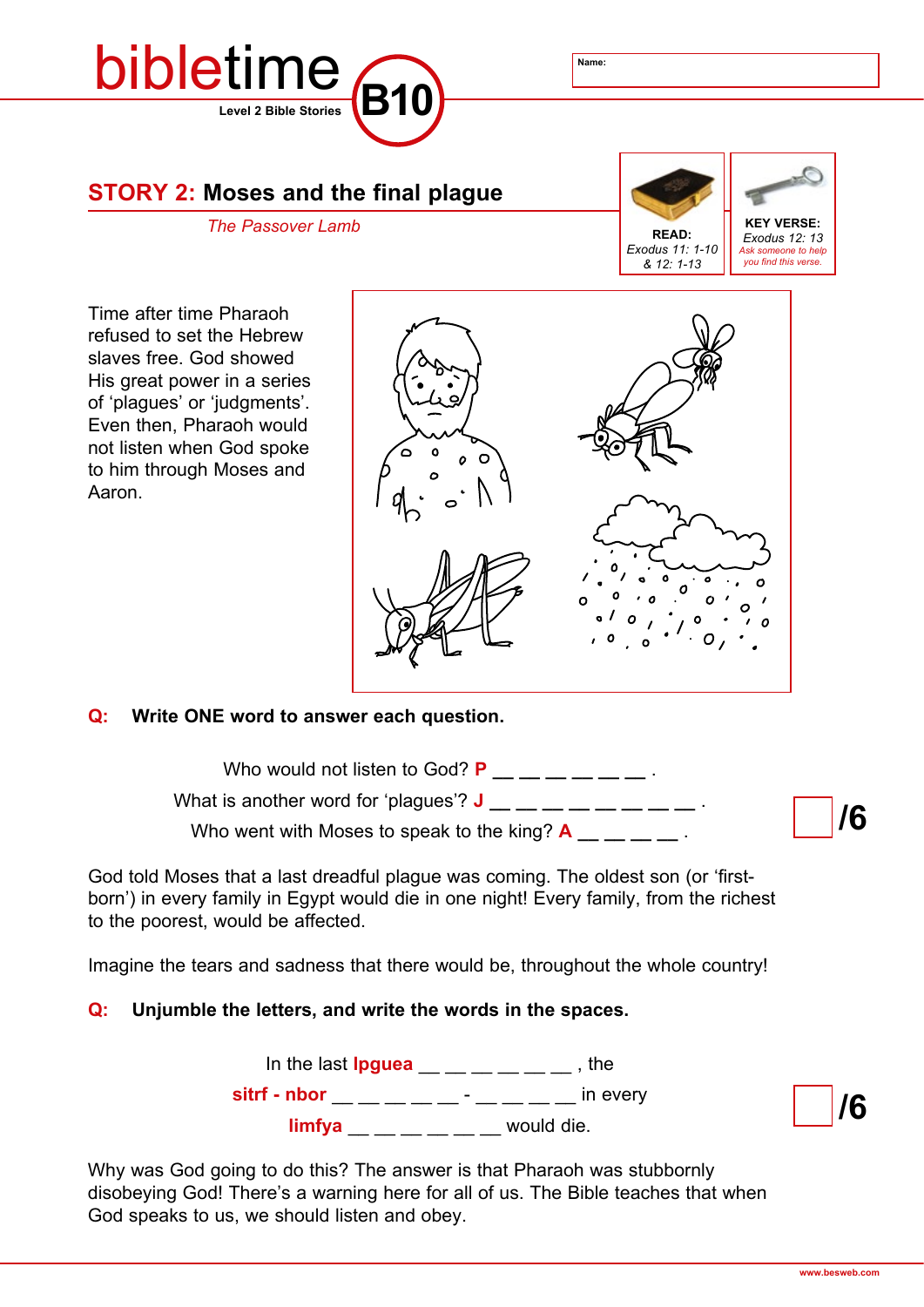God also told Moses how the Hebrews (or Israelites) could be saved from dying in the plague. Each family was to take a year-old lamb, kill it and put its blood on the two side posts, and on the top post of their door-frame.

They were then to stay in their houses until morning. If they remained indoors, as God told them, they would come to no harm, for God's promise was,"When I see the blood, I will pass over you." (Exodus 12: 13 which is the Key Verse)

#### **Q: On this door-frame, mark the places where they were to put the lamb's blood. Use a red pen, pencil or paint.**

God, as always, was true to His promise. That night, Egyptian first-born sons died, but Israelite first-born sons lived. In each Hebrew family, the little lamb had died instead of the oldest son. Because the lamb had died, the boy lived.

When Jesus died He was like the lamb. Christians believe He died in their place.





## **Q: Colour the words.**

For the Israelites, the long years of slavery were over. They were ready to leave Egypt, just as soon as Moses gave the word. The final plague brought great sadness to the Egyptians, but great happiness to the Israelites.

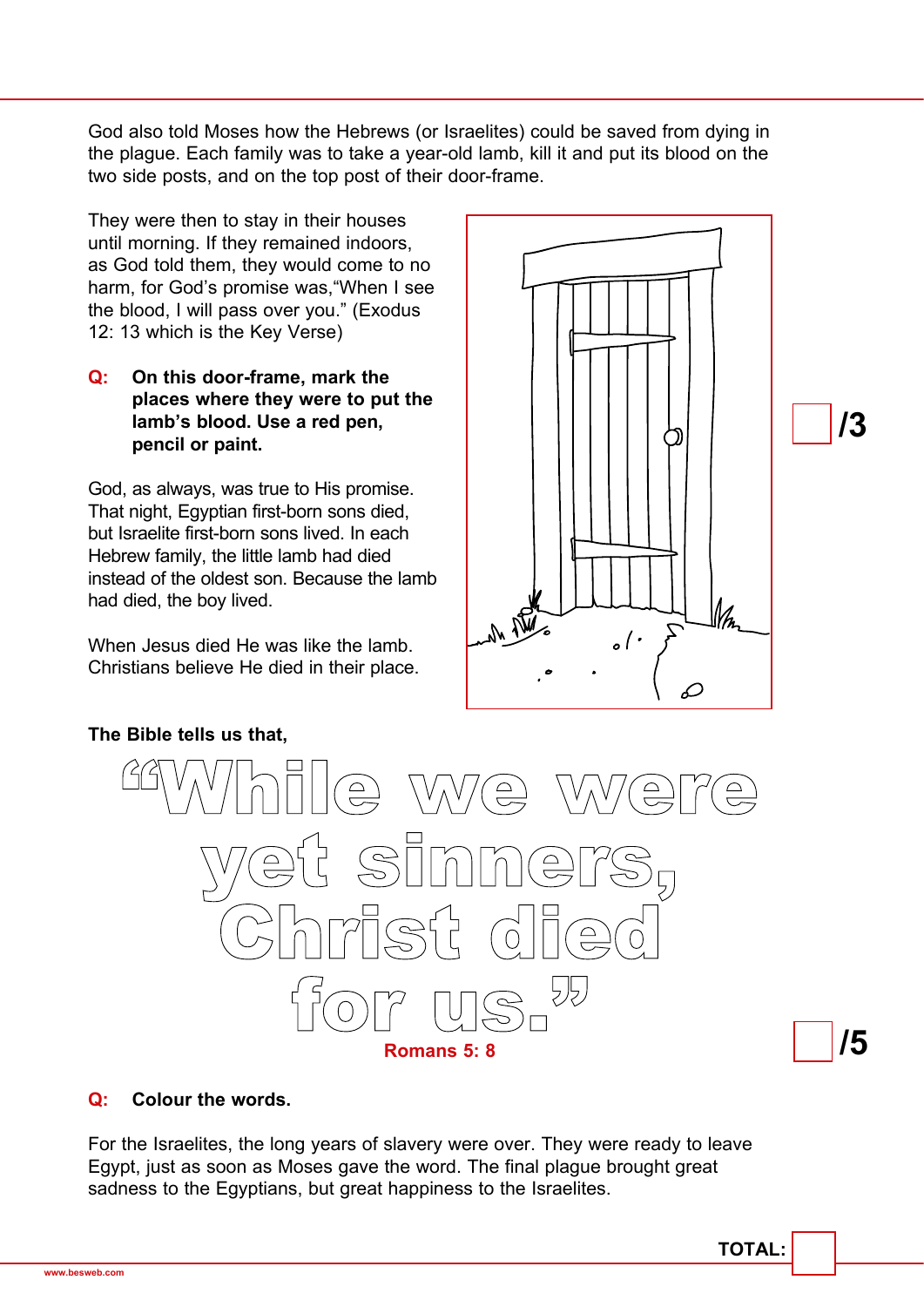

#### **STORY 3: Moses and the escape from Egypt**



During the night, when all Egyptian first-born sons died, Pharaoh sent for Moses and Aaron. He told them to take all their people, with their flocks and herds, and to leave Egypt at once.

At last, Pharaoh was obeying God! What a lot of suffering he could have avoided if he had done so at first!

#### **Q: Write TRUE or FALSE after each of these:**

Pharaoh sent for Moses and Aaron.

He told them to leave Egypt at once.

He said the Israelites should leave their animals.





Soon the Israelites were on their way. Hundreds of thousands of men, women and children marched towards the Red Sea.

But they had not gone far when Pharaoh changed his mind. He decided to take his army, and force them to come back again.

The Israelites' happiness quickly turned to fear, when they saw the Egyptian chariots and horsemen catching up on them.

#### **Q: Fill in the missing letters in these sentences.**

King Pharaoh  $c_$  \_ \_ \_ g \_ d his mind. The escaping slaves were called  $\mathbf{I} \mathbf{s} = \mathbf{I} \mathbf{s} = \mathbf{I} \mathbf{s} = \mathbf{I} \mathbf{s}$ . They were going towards the  $R_$  \_\_ \_ \_ \_ \_ a. Pharaoh went after them with his **a r** and **a .** 

**/4**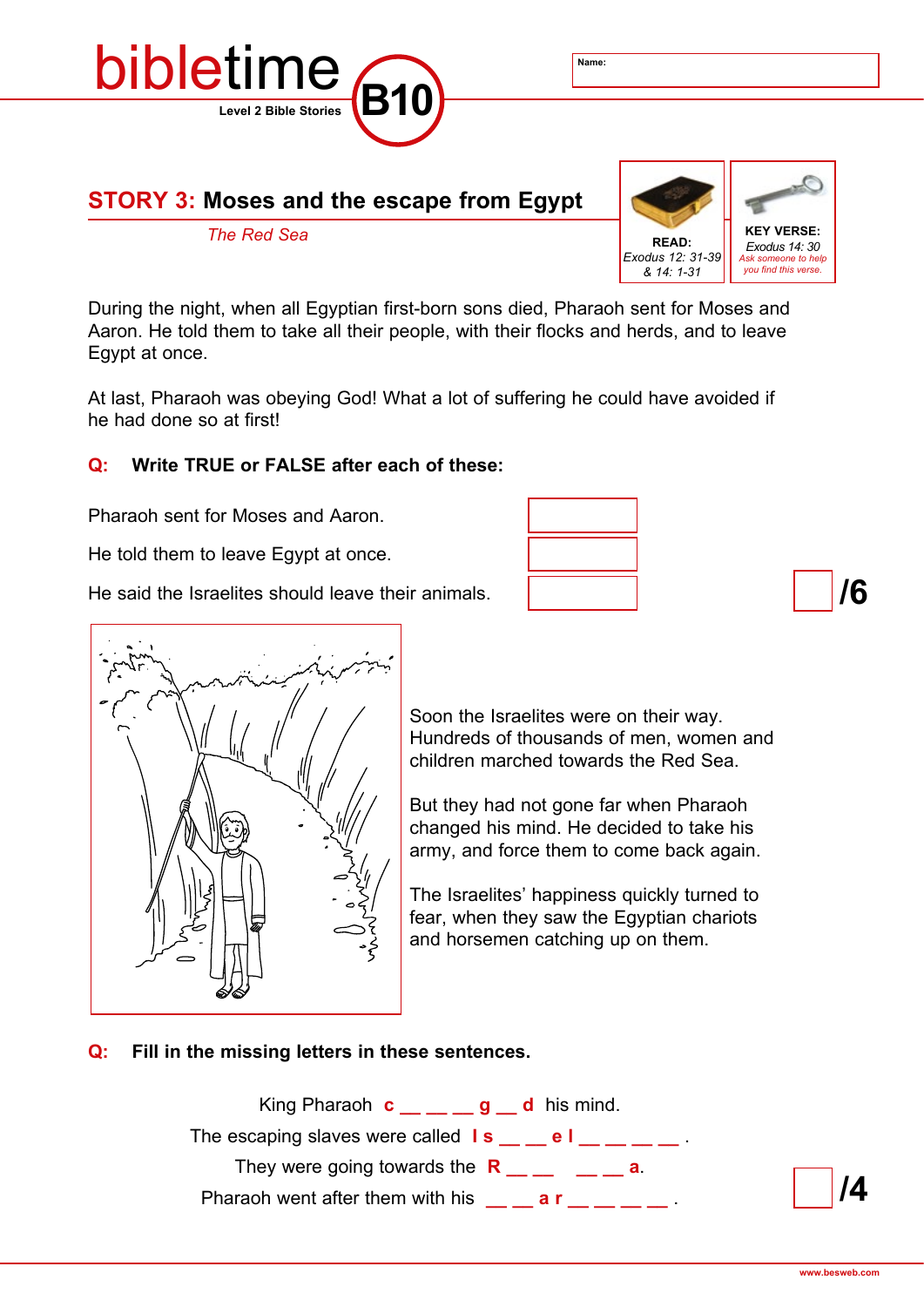The Israelites were very frightened. They felt sure they were trapped, because the sea was in front of them, and the Egyptians were behind them. Only God could save them! Moses calmed them by telling them to "stand still and see the salvation of the Lord." He meant that God, by His great power, would look after them, and save them from the Egyptians.

How did God do it? He made a path right through the Red Sea! All night, a strong east wind blew. The water went back and the sea became dry land. There was nothing for the Israelites to do, only to trust God, and walk right across!

#### **Q: Fill in the answers to these clues, in the Word Grid.**

- 1. The wind drove this back.
- 2. The wind blew all ............... .
- 3. This word describes the wind.
- 4. God used the wind to make ........... land.



The Egyptians thought they could follow the Israelites! Into the sea-bed they went with their horses and chariots, but the water came back with great force, and they were all drowned! What an amazing rescue of the Israelites!

#### **Q: Decorate the words of the Key Verse.**



**/6**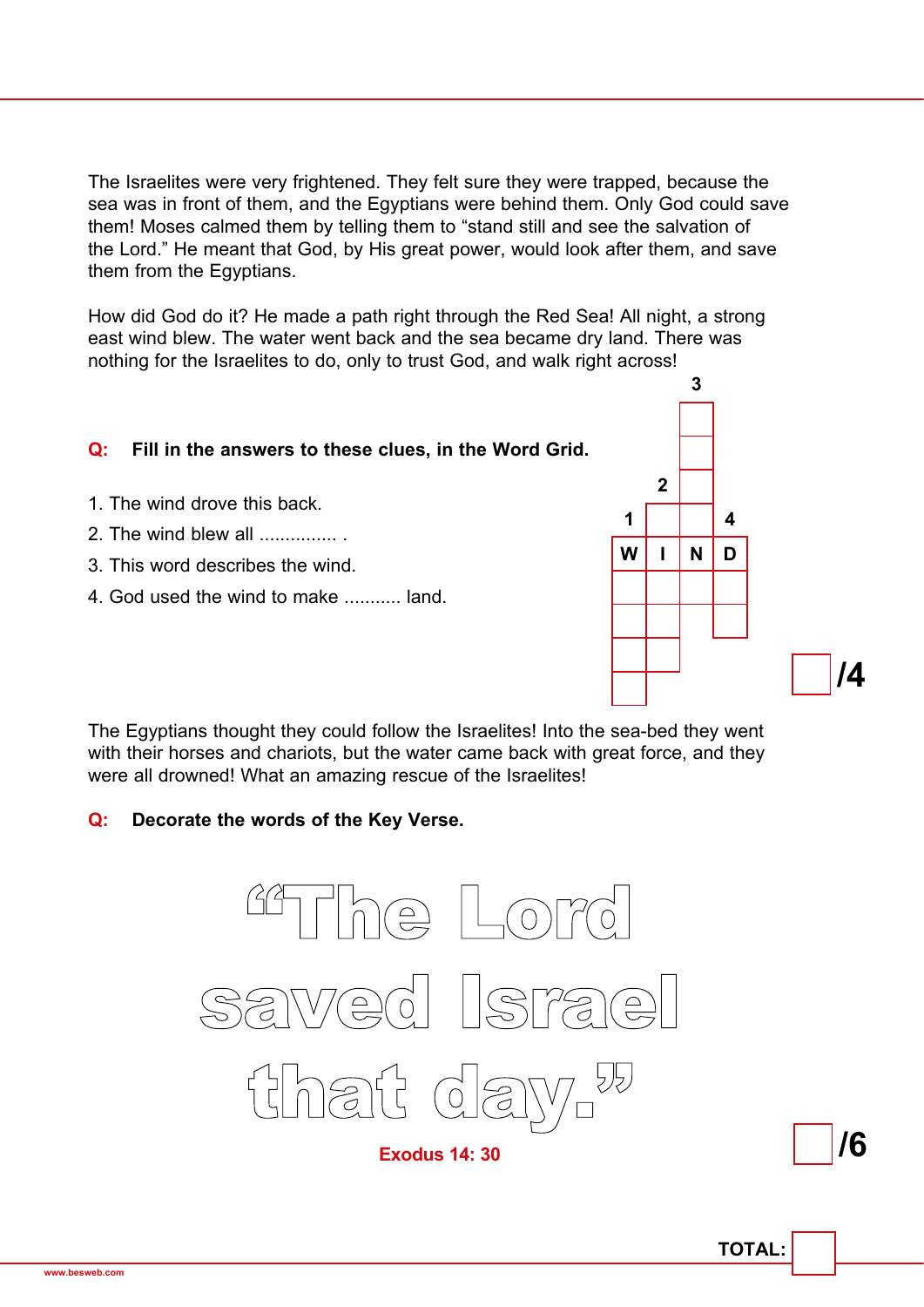

#### **STORY 4: Moses and Israel thank God**





When morning came, the Israelites were all safely across the Red Sea. Never again would they be slaves in Egypt! All along the sea-shore lay the bodies of the drowned Egyptians!

As a result of what had happened, the Israelites had great respect for the Lord, and also for His servant, Moses. They knew it was God who had saved them!

#### **Q: Write in the boxes:**

The name of the sea which they had crossed.

The name of the country they had left.

The name of the slaves, now free.

The name of their leader.

When someone does something to help us, it is always right to say,"Thank you". The Israelites wanted to thank God for saving them from the Egyptians, so they began to sing praises to the Lord.

A part of their song said,**"The Lord is my strength and song, and He has become my salvation; He is my God."**

Among those who praised God was Moses' sister, Miriam. (See verse 20)